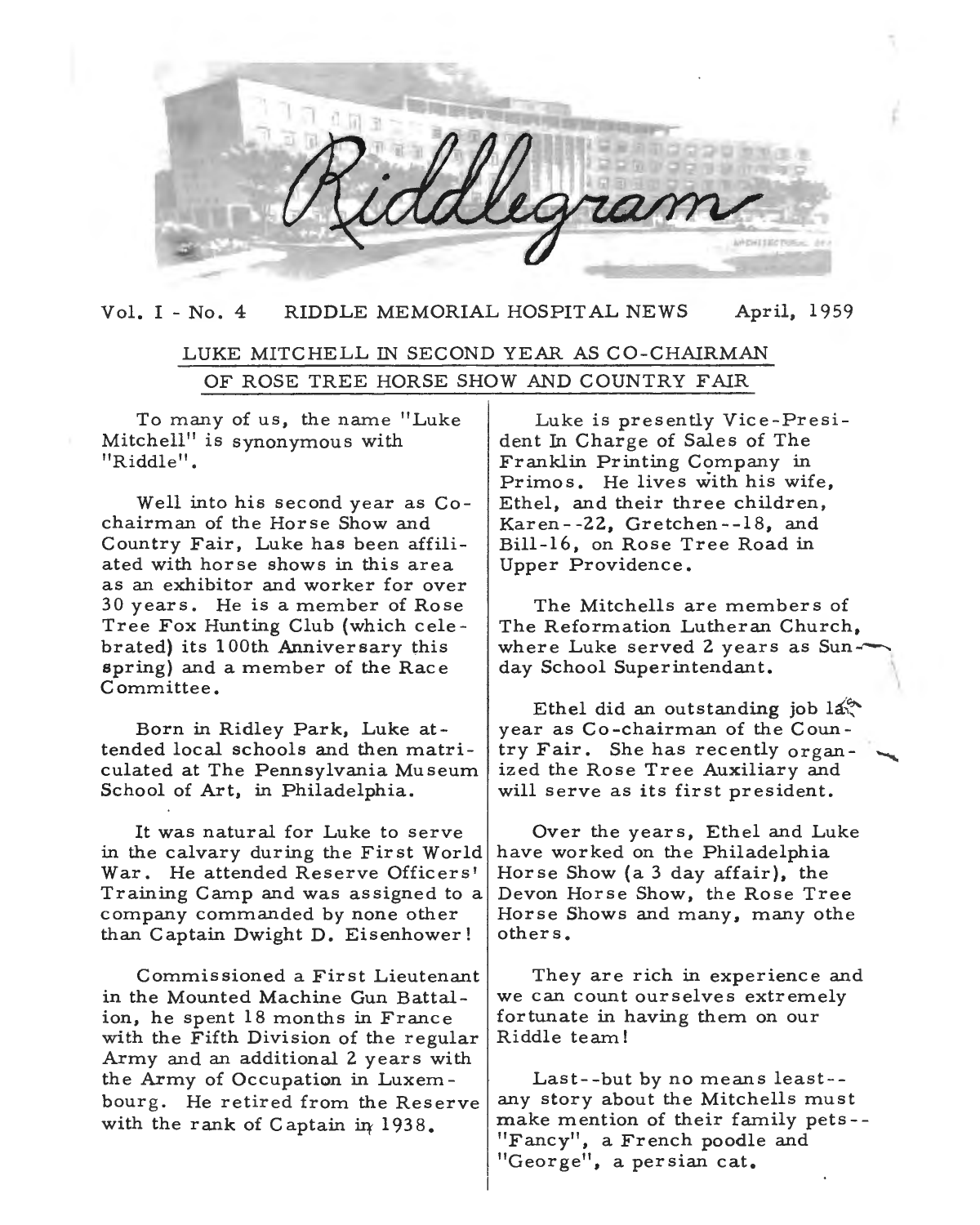#### 2. R. M. H. CALENDAR

May 1 - June **1** ART CONTEST FOR JUNIOR AND SENIOR HIGH SCHOOL STUDENTS. Sponsored by the DECORATING COMMITTEE Donnie (Mrs. William A.) Watson, This expression is particularly Chairman. For information, call apt in the case of Jane Pomeroy, Becky (Mrs. Marius L.) Brohard, for in addition to her duties as at GL 9-3298. Country Fair Chairman--an all-

May 9 - MOTHERS' DAY TRAVEL- mother of six children ranging in ING BAKE SALE in RIDDLEWOOD age from  $3-1/2$  to 19 years. and BLACK HORSE ACRES. **10** am to **12** noon. Sponsored by the **SAND**  WICH BOOTH, Maggie (Mrs. Jack) who is a Real Estate Broker with White, Chairman..

May 9 - MONTE CARLO NIGHT at the AMERICAN LEGION HALL in Media. 8:30 pm Sponsored by the CAKE BOOTH, Skip (Mrs. Wm.H~ Baird, Chairman. Tickets, 50¢. For information, call Skip, at LO 6-7128.

May 23 - COCKTAIL PARTY at ROSE TREE HUNT CLUB. 4-7pm Sponsored by the MINK STOLE BOOTH, T. (Mrs. Addison B.) Freeman, Chairman. Tickets, \$1.50 each. For information, call 2d, named for his father, is in T., at LO 6 -36 77.

June 26 - OLD FASHIONED BEER PARTY, at THE OLD MILL in Rose Valley. 7pm Sponsored by Supper and plenty of beer!  $$10.$  and Dave are both sportsminded, per couple. For tickets, call Ruth, confessing to a great interest in at LO  $6-5633$ .  $| football \text{ and baseball. (cont. p. 4)}$ 

#### EDITOR

Mrs. Arthur W. Bell, Jr. Hunt Club Lane **Media,** Pa. LO 6-5241

Jane **M.** Pomeroy PROFILE..Country Fair Chairman

If you want something done, ask a busy per son!

Ma encompassing job--she is the

Jane and her husband, Dave, offices in Springfield and Media, live on Crum Creek Road in Upper Providence in a large, rambling menage known as "Cliff House". Built, as the name implies, on the side of a hill, it commands a breathtaking view of the surrounding coun try side.

The Pomeroys have two sons and four daughters. Judy, 19, attends school in Philadelphia. Louis, 18, Elaine, 16, and Leslie, 12, are s students at Penncrest Junior and Senior High School. David Berrie, fourth grade at Rose Tree and De nise Louise, 3-1 /2, is a preschooler whose consuming passion at the moment is her pet cat.

the WHITE ELEPHANT BOOTH,  $\parallel$  The Pomeroys are members of Ruth (Mrs. Robt. W.) Graham, Springhaven Club, where they play Chairman. Lobster or chicken  $|$  an occassional game of golf. Jane

> Volunteer service is not new to Jane. She has worked with the American Legion Juniors in Springfield, at Chester Hospital in various capacities and at Delaware County Hospital, as a Gray Lady.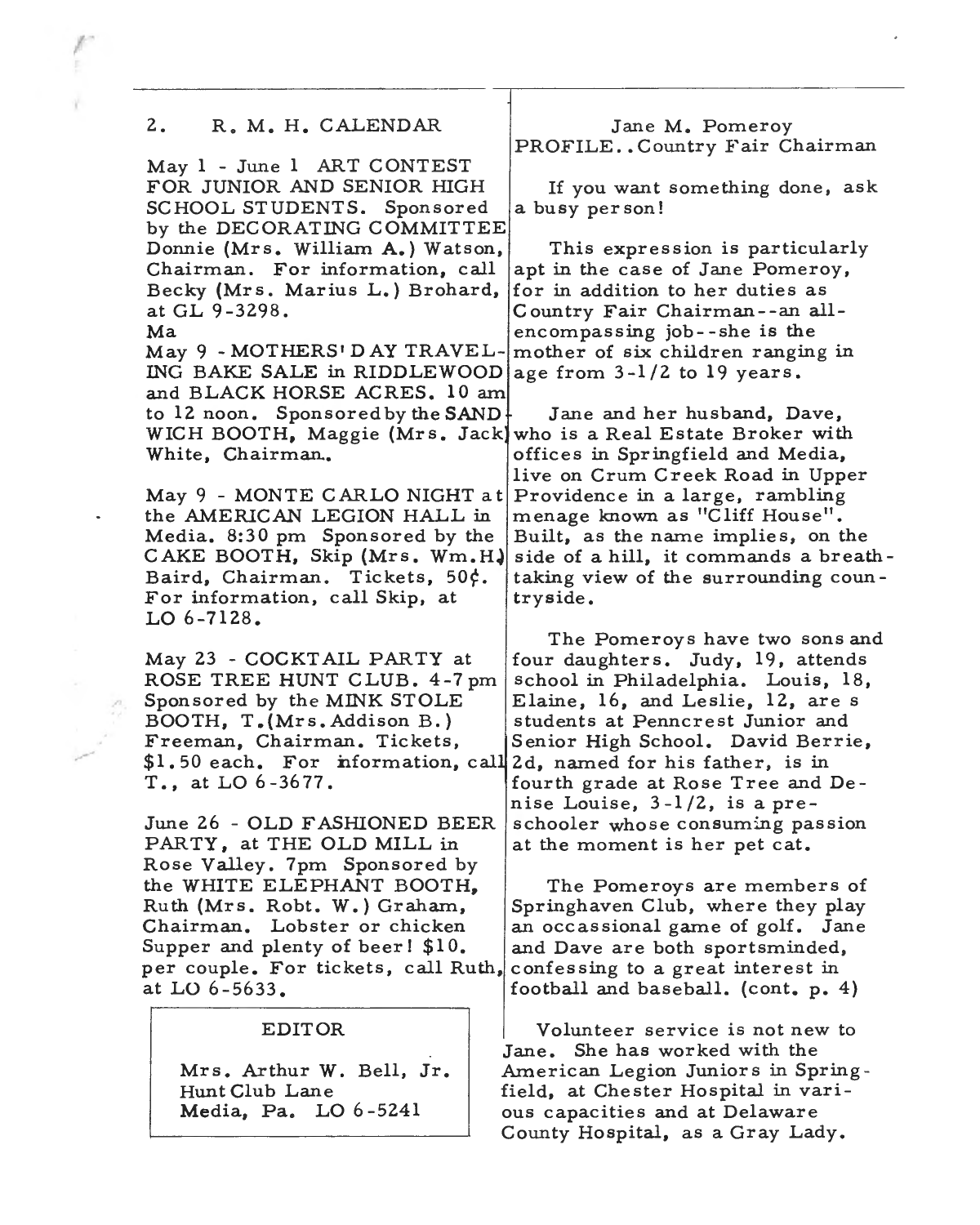NOW WE ARE FIVE!



Since last month, three new auxiliaries have been formed- - GRADYVILLE, LIMA, AND ROSE TREE! Left to right- -Miriam Mc-Cafferty, BEATTY HILLS, Marion Weathers, LIMA, Rosemary Arters, GRADY VILLE and Anne Cooper, MEDIA. Not pictured, Ethel Mitchell, ROSE TREE.

#### GRADY VILLE AUXILIARY

ters, President; Marion (Mrs. card party held on April 11 at the Richard E.) Cotton, Vice-president; home of Biz Willis netted \$136. 50 Betty (Mrs. James  $F$ .) Kennedy, for the hospital fund? (Congratu-Treasurer and Finance Chairman; lations, Lemon Stick Booth!) •.• Dot (Mrs. Carl E.) Mau, Secretary; that Mrs. Crosby L. Smith will Doris (Mrs. Philip  $F$ .) Sanders, again be in charge of Cafeteria Member ship Chairman, Nancy (Mrs. at the Fair Grounds this year?... Milton A, Jr.) Kolp, Program  $\int$  that the coffee served, not at the Chairman and Ann (Mrs. Howard B. Waldorf Astoria but at the April 15 French, Public Relations Chairman. meeting at The Towne House was

#### LIMA AUXILIARY

(Miss) Marion Weathers, President; (Miss) Catherine Willcox, Vicepre sident; Mildred (Mrs. Penrose B.) Worrell, 2nd Vice-president; (Miss) Helen Maag, Treasurer; Peg (Mrs. John A.) Lank, Finance Chairman; Dorothy (Mrs. James **MJ**  Durrett, Secretary; Virginia (Mrs. John P.) Wolf, Corresponding Sec retary; Nancy (Mrs. Thomas V.) Dowd, Membership Chairman; Frances (Mrs. R.D.Conelley, Program Chairman; Violet (Mrs. F. **KJ**  Fischer, Public Relations Chair man; Ann (Mrs, John) Webb, Publicity Chairman. (please turn page)

### HAVE YOU HEARD.... 3.

...that Dodie (Mrs. Charles W.) Craig has found it necessary to resign as Ponies Chairman and that Sally (Mrs. **W.** B.) Macky will pinch-hit?(We <sup>1</sup>ll miss you, Dodie!) •.• that Frank H. Jelinek of Paxon Hollow Road will be in charge of Thunderbird chances this year, assisted by Anne (Mrs. Donald V.) Cooper and Biz (Mrs. C.C.) Willis? (What a combo!) . . . that the Sandwich Booth Junior Committee is indispensable to the Senior Group, in that the girls babysit during meetings, distribute literature and pos ters and help out in a dozen differ ent ways? (Look for the names of these enterprising young ladies on page  $4!$ ) ... that Bob Graham's receptionist has sold umpteen books Rosemary (Mrs. Wallace E.) Ar- of mink stole chances?...that the "on the house"? (Thanks, Babe!) ... that Ruth (Mrs. George) Workman has donated 100 records to the Record Booth? ..• that used comic books are also to be sold at the Record Booth and that Mar garet (Mrs. Ernest L. Messikomer, Chairman, would very much appreciate a call at LO 6-2249 if you wish to contribute either rec ords or comics? ••• that the Beatty Hills Auxiliary and Smoke Booth cleared \$316 from their benefit performance of "The Bonds of Interest" at Hedgerow Theatre on May 5? (The evening was a sue cess socially and financially and the Springfield gals deserve a real pat on the back!)